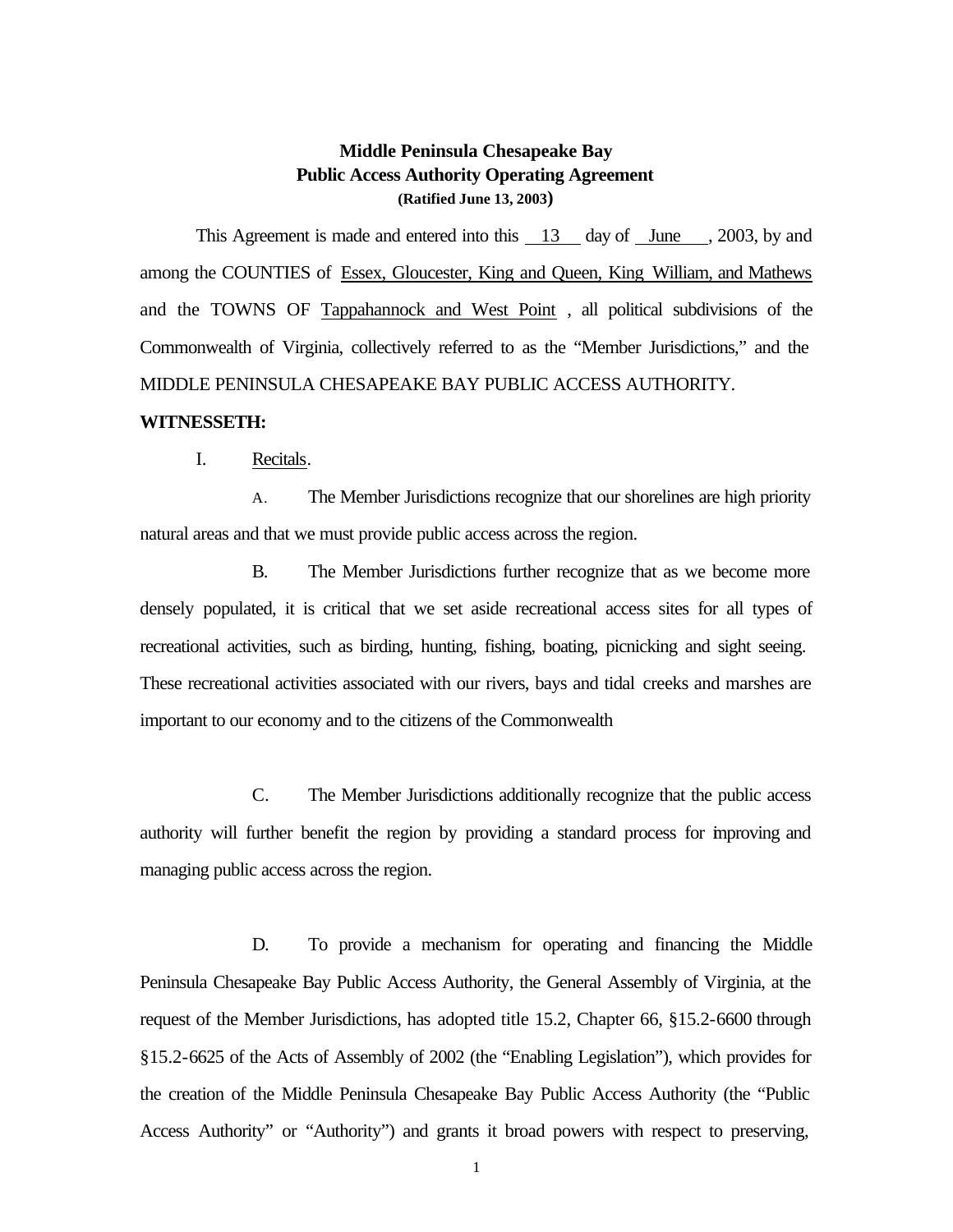procuring and managing public access. The Enabling Legislation contemplates that the Authority will be activated by one or more of the Member Jurisdictions adopting a resolution to declare the need for the Authority's existence, and contracting with the Authority for necessary activities. This Agreement is intended to fulfill that requirement.

## II. Appointment of Members; Ratification by Authority.

Upon approval of this Agreement the governing body of each Member Jurisdiction shall appoint one person whom shall be a member of the appointing governing body or its chief operating officer to serve as a director of the Authority, as contemplated by the Enabling Legislation. In the event there are two or fewer participating jurisdictions in the Authority, each participating jurisdiction shall appoint two directors. Following their appointment, the directors shall hold an initial meeting to elect officers and to ratify this Agreement. Thereafter, the Authority shall possess and exercise all the powers and functions enumerated in the Enabling Legislation.

## III. Operation of Authority.

Following its activation the Authority shall proceed to develop, modify and implement a regional public access strategic plan in accordance with the Enabling Legislation §15.2-6601 Creation; public purpose.

The Authority shall not undertake any project in any jurisdiction without the approval of the governing body of that jurisdiction.

#### IV. Annual Budgets; Contributions from Member Jurisdictions.

 $\mathfrak{D}$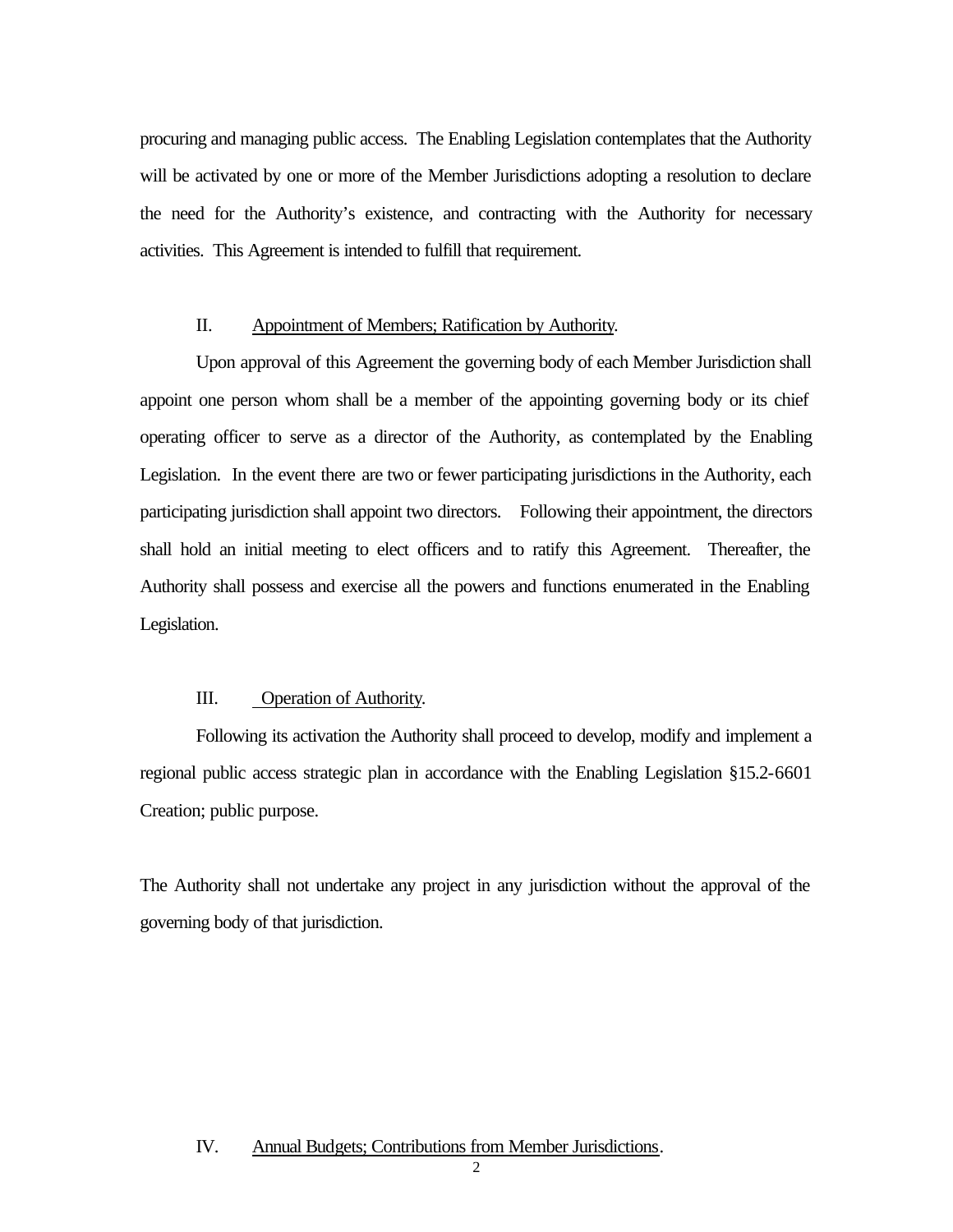A. As soon as practicable after it is activated, and by December 1 of each future year, the Authority shall develop and present to the Member Jurisdictions its operating and capital budgets for the fiscal year beginning the following July 1, showing all contemplated expenditures for operations, capital expenses, and debt service and all anticipated revenues from operations, federal and state grants, and other sources. Any Member Jurisdiction may contribute funds to support activities of the Authority, but such contributions shall be subject to annual appropriation by its governing body unless the authority and Member Jurisdictions have agreed upon a formal financing agreement.

## V. Withdrawal of Membership.

In accordance with the Enabling Legislation, any member jurisdiction may withdraw from membership in the Authority by resolution or ordinance of its governing body. However, no member jurisdiction shall be permitted to withdraw from the Authority after any obligation has been incurred except by unanimous vote of all member jurisdictions.

**IN WITNESS WHEREOF** this Agreement has been executed on behalf of each of the Member Jurisdictions and the Authority pursuant to action of their governing bodies on the dates indicated.

Board of Supervisors

Approved By COUNTY OF ESSEX

**EXECUTE:** 2003 **By:** 

Approved By COUNTY OF GLOUCESTER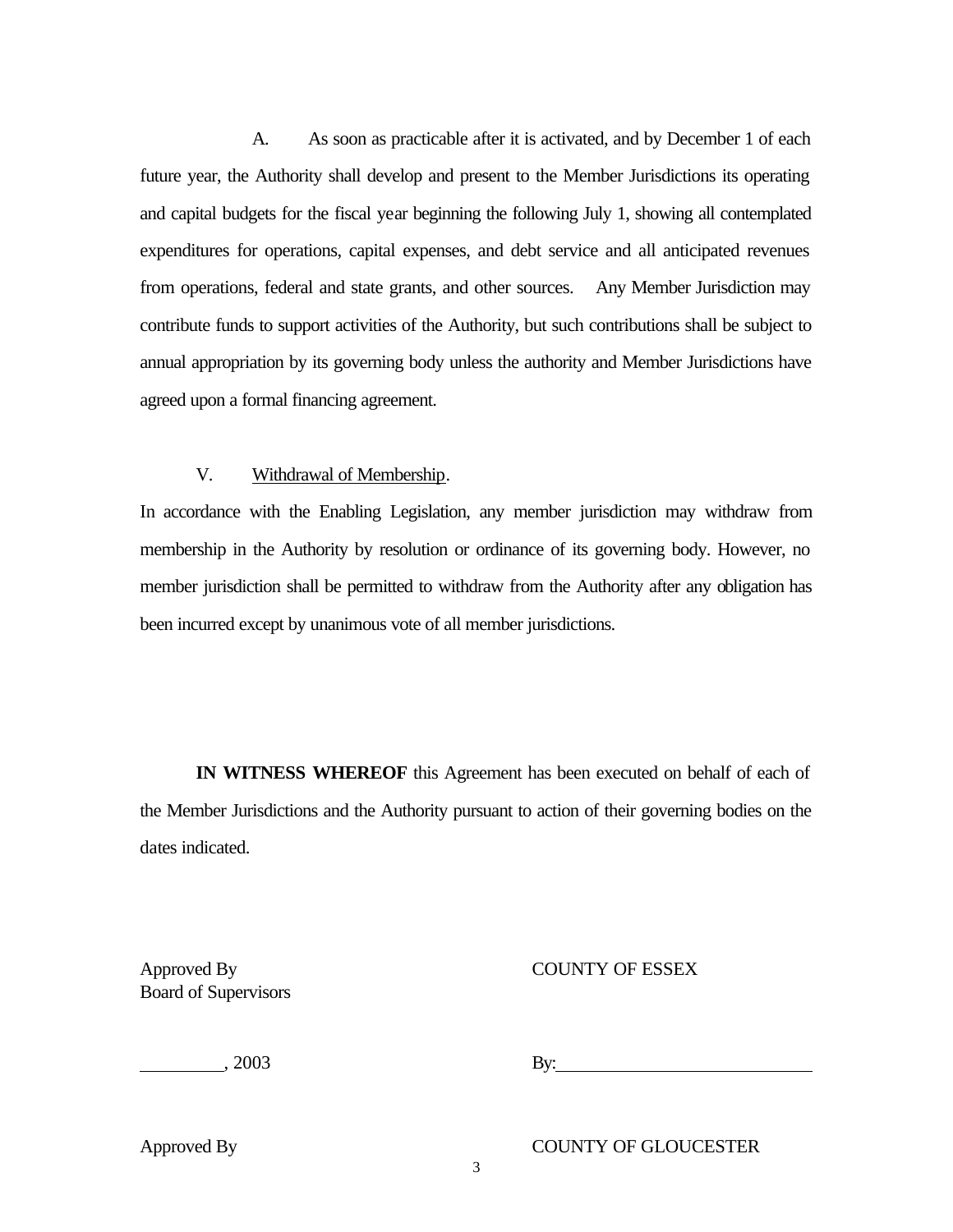Board of Supervisors

| $\frac{1}{2003}$                           | By: $\qquad \qquad$                                                                                                                                                                                                            |
|--------------------------------------------|--------------------------------------------------------------------------------------------------------------------------------------------------------------------------------------------------------------------------------|
| Approved By<br><b>Board of Supervisors</b> | <b>COUNTY OF KING &amp; QUEEN</b>                                                                                                                                                                                              |
| $\frac{1}{2003}$                           | By: The contract of the contract of the contract of the contract of the contract of the contract of the contract of the contract of the contract of the contract of the contract of the contract of the contract of the contra |
| Approved By<br><b>Board of Supervisors</b> | <b>COUNTY OF KING WILLIAM</b>                                                                                                                                                                                                  |
| $\frac{1}{2003}$                           | By: $\qquad \qquad$                                                                                                                                                                                                            |
| Approved By<br><b>Board of Supervisors</b> | <b>COUNTY OF MATHEWS</b>                                                                                                                                                                                                       |
| $\frac{1}{2003}$                           | By: $\qquad \qquad$                                                                                                                                                                                                            |
| Approved By<br><b>Town Council</b>         | TOWN OF TAPPAHANNOCK                                                                                                                                                                                                           |

**and the set of the set of the set of the set of the set of the set of the set of the set of the set of the set of the set of the set of the set of the set of the set of the set of the set of the set of the set of the set**